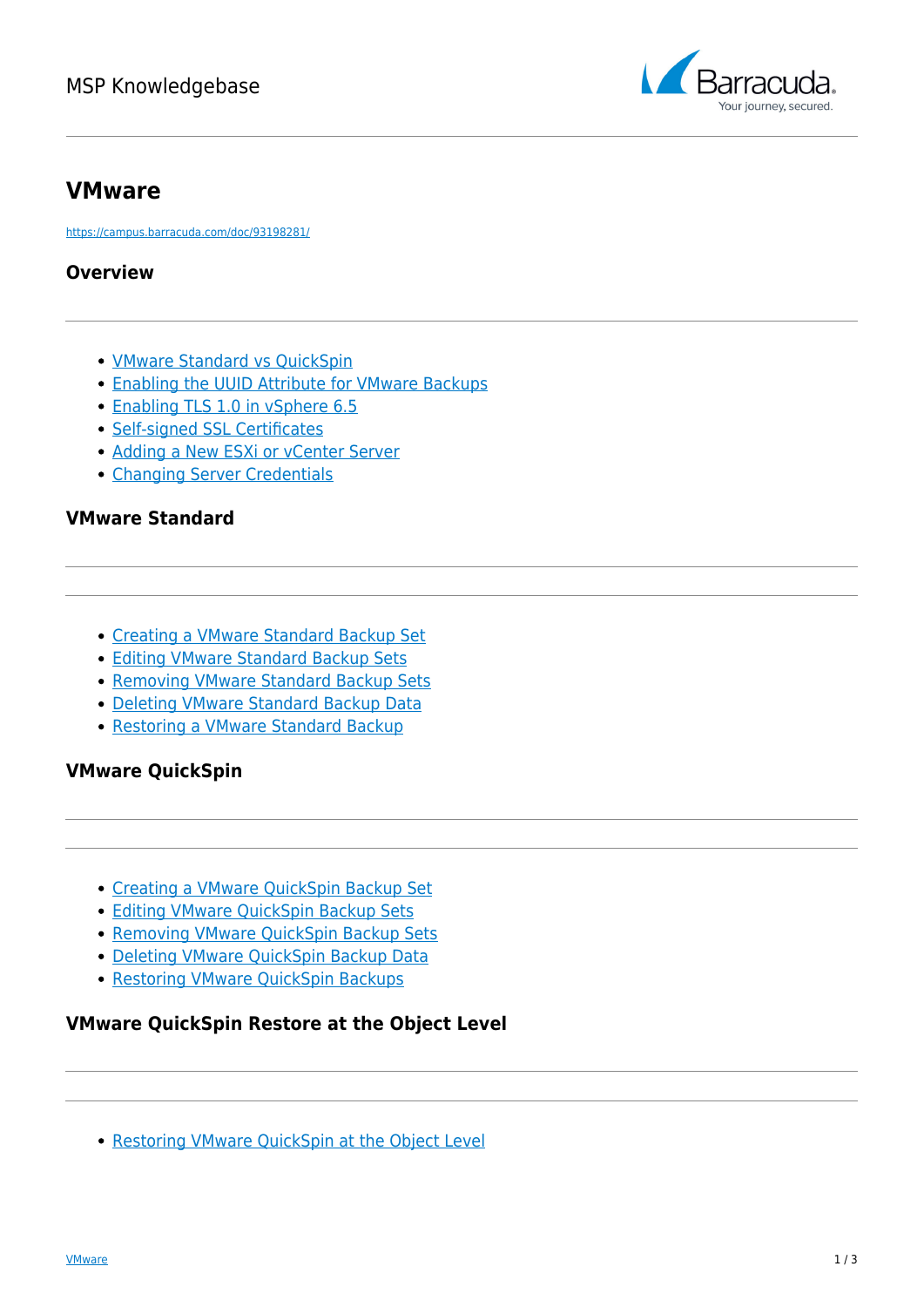

## **Troubleshooting**

- [VMware Snapshot Quiesce Fails due to VMware Snapshot Provider Issue](http://campus.barracuda.com/doc/96015967/)
- **[Application Failed to Quiesce](http://campus.barracuda.com/doc/93198324/)**
- [High Memory Usage During VMware Backups](http://campus.barracuda.com/doc/93198328/)
- [Resetting Changed Block Tracking \(CBT\)](http://campus.barracuda.com/doc/93198330/)
- [Does Intronis back up VMware virtual machines running Linux?](http://campus.barracuda.com/doc/93198313/)